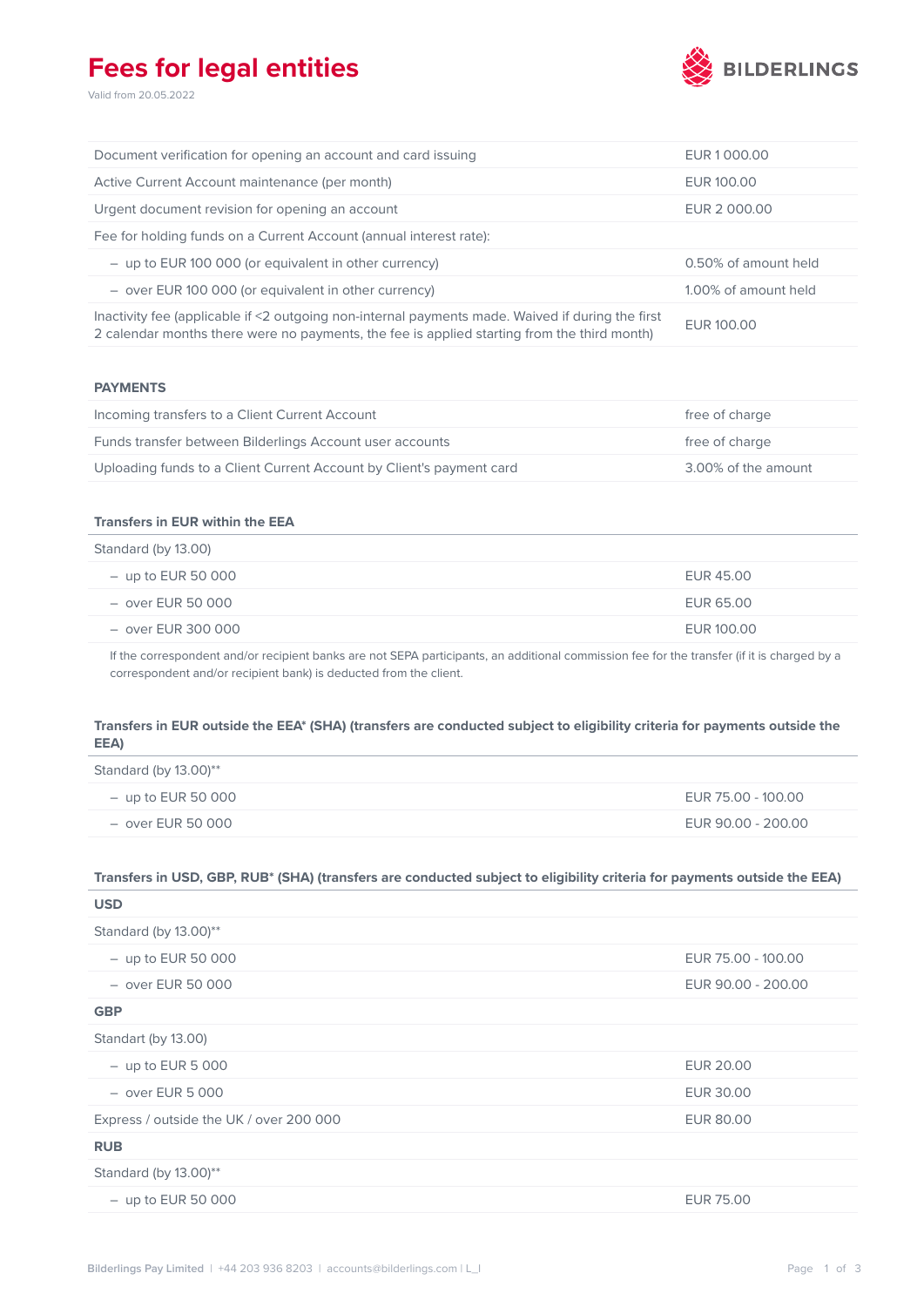# **Fees for legal entities**

Valid from 20.05.2022



| $-$ over EUR 50 000                                                                                                                  | EUR 90.00          |
|--------------------------------------------------------------------------------------------------------------------------------------|--------------------|
| Other freely-convertible currencies* (SHA) (transfers are conducted subject to eligibility criteria for payments outside<br>the EEA) |                    |
| Standard (by 13.00)**                                                                                                                |                    |
| $-$ up to EUR 50 000                                                                                                                 | EUR 75.00 - 100.00 |
| $-$ over EUR 50 000                                                                                                                  | EUR 90.00 - 200.00 |

**PAYMENT CARDS**

| First card issuing                                                                                     | included in the Document<br>verification for opening an<br>account and card issuing<br>fee |
|--------------------------------------------------------------------------------------------------------|--------------------------------------------------------------------------------------------|
| New card issuing                                                                                       | <b>EUR 50.00</b>                                                                           |
| Priority post delivery                                                                                 | free of charge                                                                             |
| Courier delivery                                                                                       | EUR 25.00***                                                                               |
| Change of card delivery address or delivery type                                                       | <b>EUR 5.00</b>                                                                            |
| Monthly fee                                                                                            | EUR 10.00                                                                                  |
| Commission fee for conversion (in case card account has another currency than transaction<br>currency) | 3.00% of transaction<br>amount                                                             |
| Commission fee for goods and services purchase                                                         | 0.00% of purchase amount                                                                   |
| Cash withdrawal                                                                                        | 2.00% of amount with-<br>drawn (min. EUR 2.50)                                             |
| Card reissue (if lost, stolen, blocked)                                                                | the same as for a new card                                                                 |
| Fee for SMS (PIN code delivery)                                                                        | <b>EUR 0.50</b>                                                                            |
| Chargeback processing fee                                                                              | <b>EUR 25.00</b>                                                                           |
| Transaction document request                                                                           | EUR 10.00                                                                                  |
| Balance inquiry fee                                                                                    | <b>EUR 0.30</b>                                                                            |

### **VIRTUAL CARDS**

| First virtual card issuing                                                                                        | EUR 10.00                      |
|-------------------------------------------------------------------------------------------------------------------|--------------------------------|
| Any subsequent virtual card issuing                                                                               | EUR 10.00                      |
| Virtual card monthly fee                                                                                          | EUR 10.00                      |
| Commission fee for conversion (in case virtual card account has another currency than<br>transaction<br>currency) | 3.00% of transaction<br>amount |
| Commission fee for goods and services purchase with virtual card                                                  | 0.00% of purchase amount       |
| Chargeback processing fee                                                                                         | EUR 25.00                      |
| Transaction document request                                                                                      | EUR 10.00                      |
|                                                                                                                   |                                |